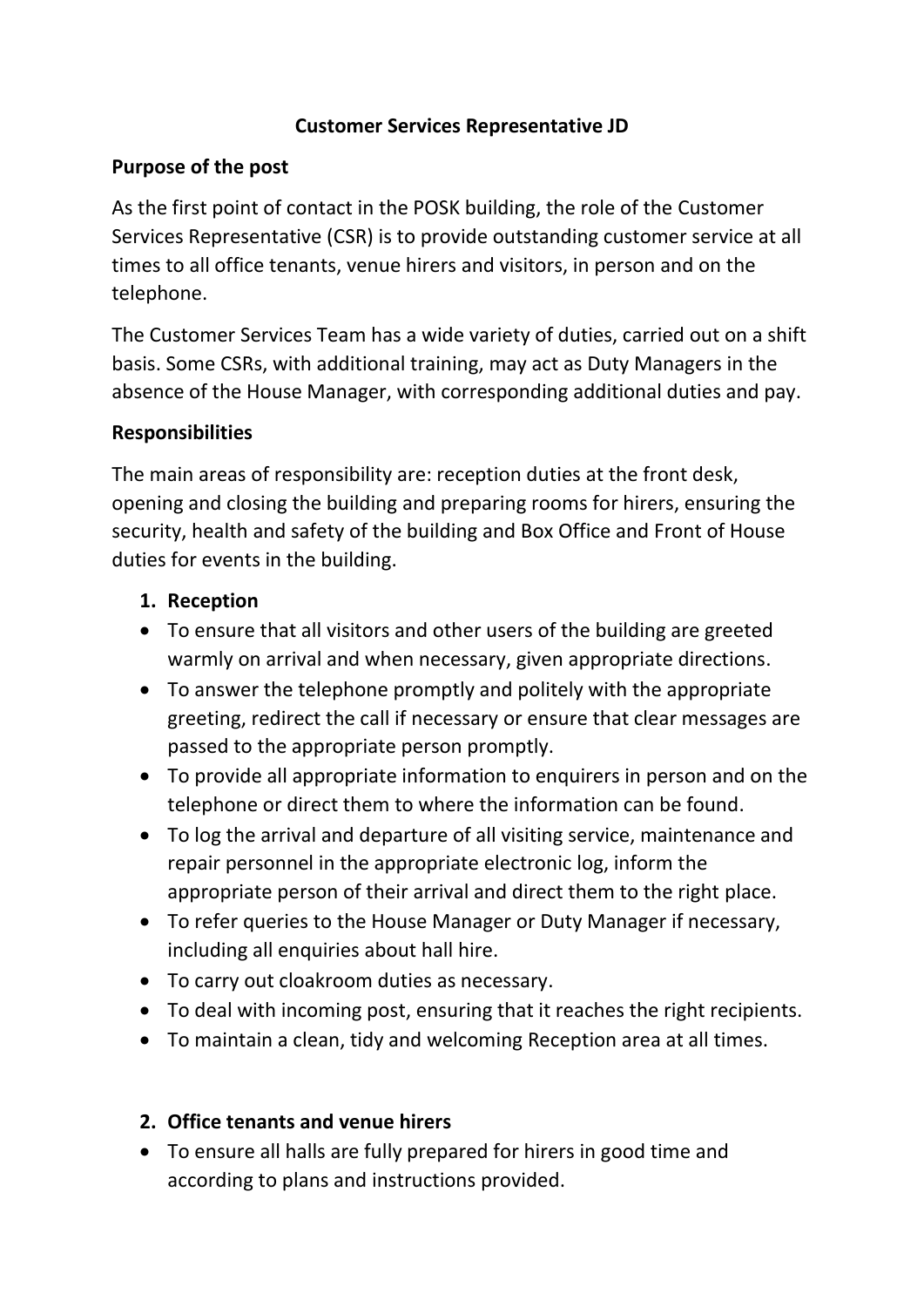- To issue keys to authorised personnel, including hall hirers, according to written instructions and note the name, time of issue and of return in the electronic log.
- To ensure that when a hall hire is finished, the hired rooms are inspected, lights are turned off and keys are returned. To trace any missing keys promptly and notify the House Manager or Duty Manager by e-mail if they are not found.

## **3. Security, Health and Safety**

- To open up the building and garage in the morning and check the condition of all common areas, including toilets.
- To deal with any minor issues such as replacement of lightbulbs, litter, spillages and other hazards as appropriate.
- To record all faults and more serious issues and incidents fully and promptly in the appropriate electronic log and report to the House Manager or Duty Manager.
- To ensure that the fire alarm system is working properly and to act as Fire/Incident Officers in any emergency. If necessary, promptly and calmly notify the appropriate emergency services and ensure the building is evacuated safely.
- To ensure that all Health and Safety rules relating to fire exits and other issues are adhered to.
- To assist the Theatre Manager with ladder work in the theatre and construction of the tower scaffold when required.
- At the end of last shift ensure that the building is empty, all lights are off, all windows and doors and garage shutters are locked and the alarm is activated.

## **4. Box Office and Front of House**

- To take bookings for designated POSK events, logging them efficiently into the appropriate system as directed by the organiser
- To accept payment for such events either by cash or card efficiently and securely
- To ensure the security and appropriate processing of customer personal data